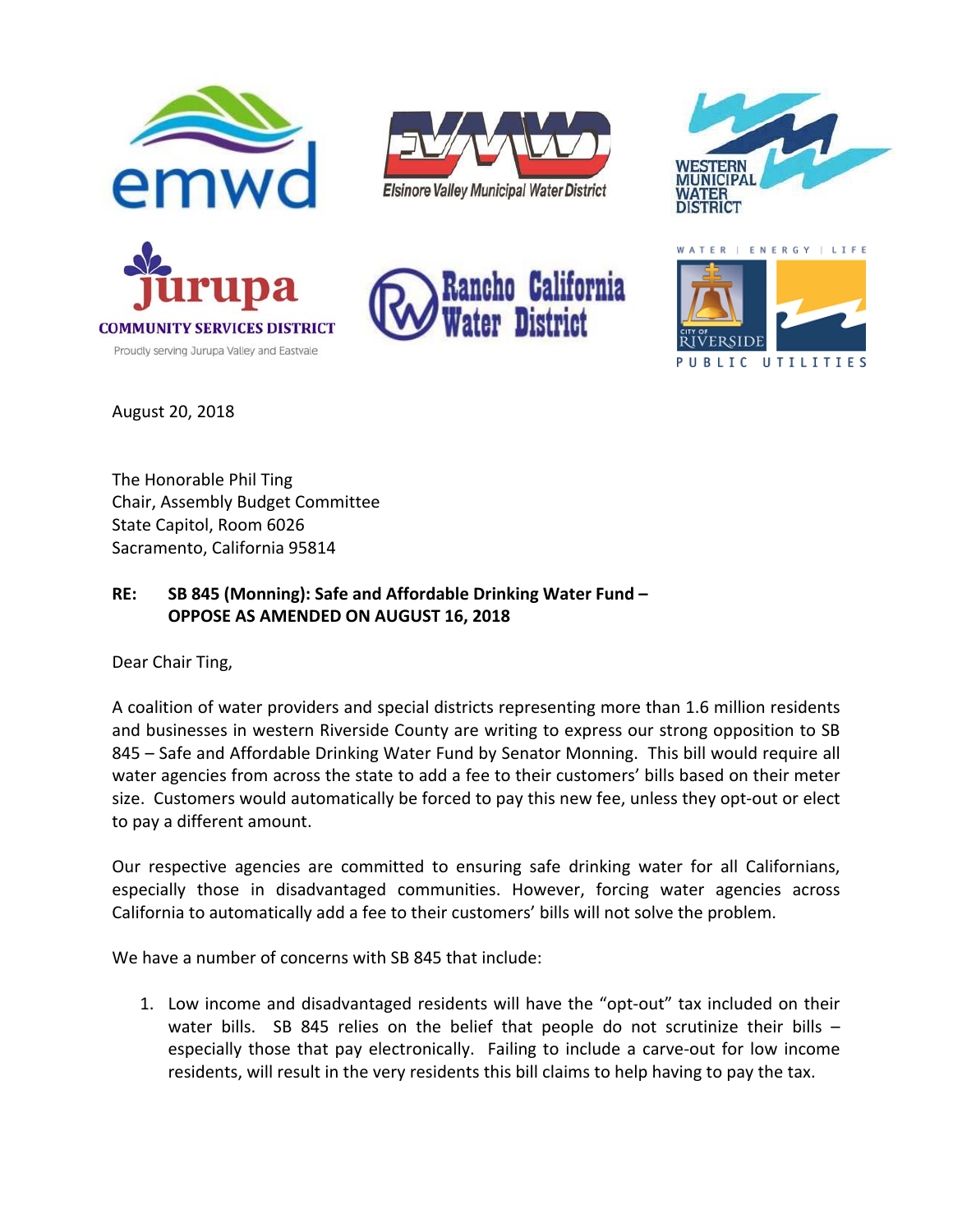## August 20, 2018 **RE: SB 845 (Monning): Safe and Affordable Drinking Water Fund**

Page: 3

- 2. Funds will be taken from our customers without them seeing any direct benefit  $-$  in western Riverside County it is unlikely that funding will return to the region in which it is collected, as western Riverside County's water providers and ratepayers have already made strong infrastructure and water quality investments.
- 3. Water providers will have to change their entire billing system to implement this concept, as none of our agencies have an opt-out provision within our billing structures.
- 4. As an unfunded state mandate, SB 845 relies on water ratepayers having to subsidize the implementation of this tax collection mechanism.
- 5. Other methods, including an "opt-in" line item for safe drinking water on the Income Tax Form 540 provides a truly voluntary and supportable method for collecting resources to address this critical problem.
- 6. SB 845 does not include a cap on the funding amount mandated per meter size that water providers must request of their ratepayers – which is a concerning departure from prior efforts.

Access to clean, safe drinking water in the state is a serious public health priority and we strongly support the need for an effective and comprehensive solution. Such a solution should first seek to address the underlying foundational problems with failing water systems; and second, should provide proper levels of funding from appropriate sources. If these failing systems were consolidated either into larger agencies or through the process that is outlined in AB 2050 (Caballero) Small System Water Authority Act of 2018, not only would the technical, managerial and financial capabilities be addressed, but economies of scale and alternative water supply opportunities would substantially reduce funding needs. SB 845 does not address these service delivery issues, and therefore the funding that is projected by proponents of this effort appears to be markedly excessive.

For the reasons listed, we the previously identified water agencies oppose SB 845 and request your "no" vote on this bill.

Very Respectfully,

Paul Jones, II *General Manager*  **Eastern Municipal Water District** 

Todd M. Corbin *General Manager*  **Jurupa Community Services District** 

John D. Vega *General Manager*  **Elsinore Valley Municipal Water** 

Jeffrey Armstrong *General Manager*  **Rancho California Water District** 

Craig Miller *General Manager* **Western Municipal Water District**

Todd Jorgenson *Interim General Manager*  **Riverside Public Utilities**